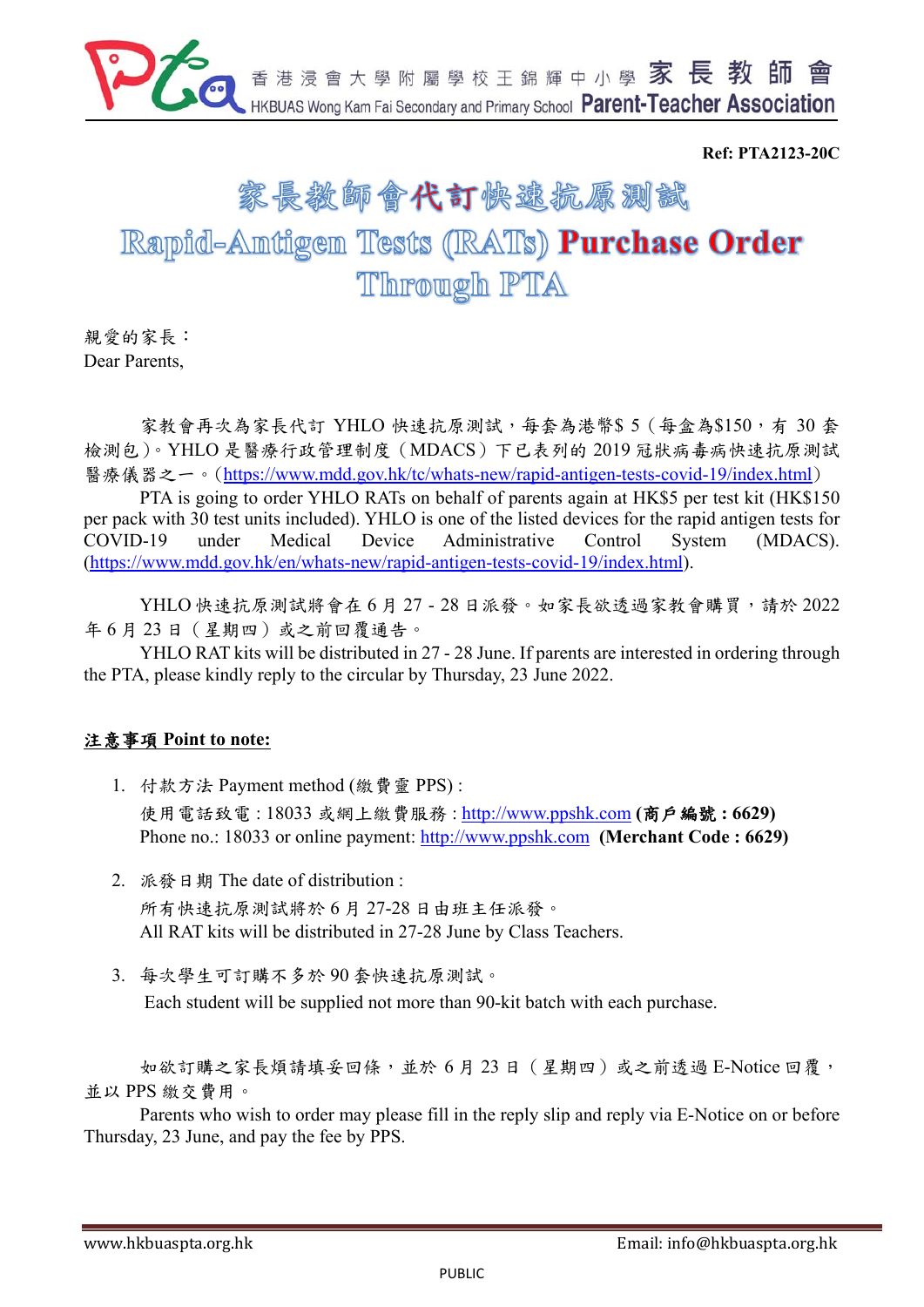

此為選擇性訂購,家長可選擇透過家長教師會訂購快速抗原測試。有關如何選擇快速 抗原測試,家長可參考以下網站:https://www.coronavirus.gov.hk/rat/chi/rat.html

It is optional for parents to order RATs through PTA and parents should refer to the website (www.coronavirus.gov.hk/rat/eng/rat.html) for RAT selection guidance.

我們透過此機會鼓勵家長盡快為孩子接種疫苗,並請注意衛生及保持警覺。

We want to take this opportunity to encourage all parents to get their child vaccinated. Please stay safe and vigilant.

祝願你與你的孩子有一個正面與美好的校園生活。 We wish you and your child an incredibly positive and successful school life.

> 第十五屆家長教師會 謹啓 2022 年 6 月 21 日